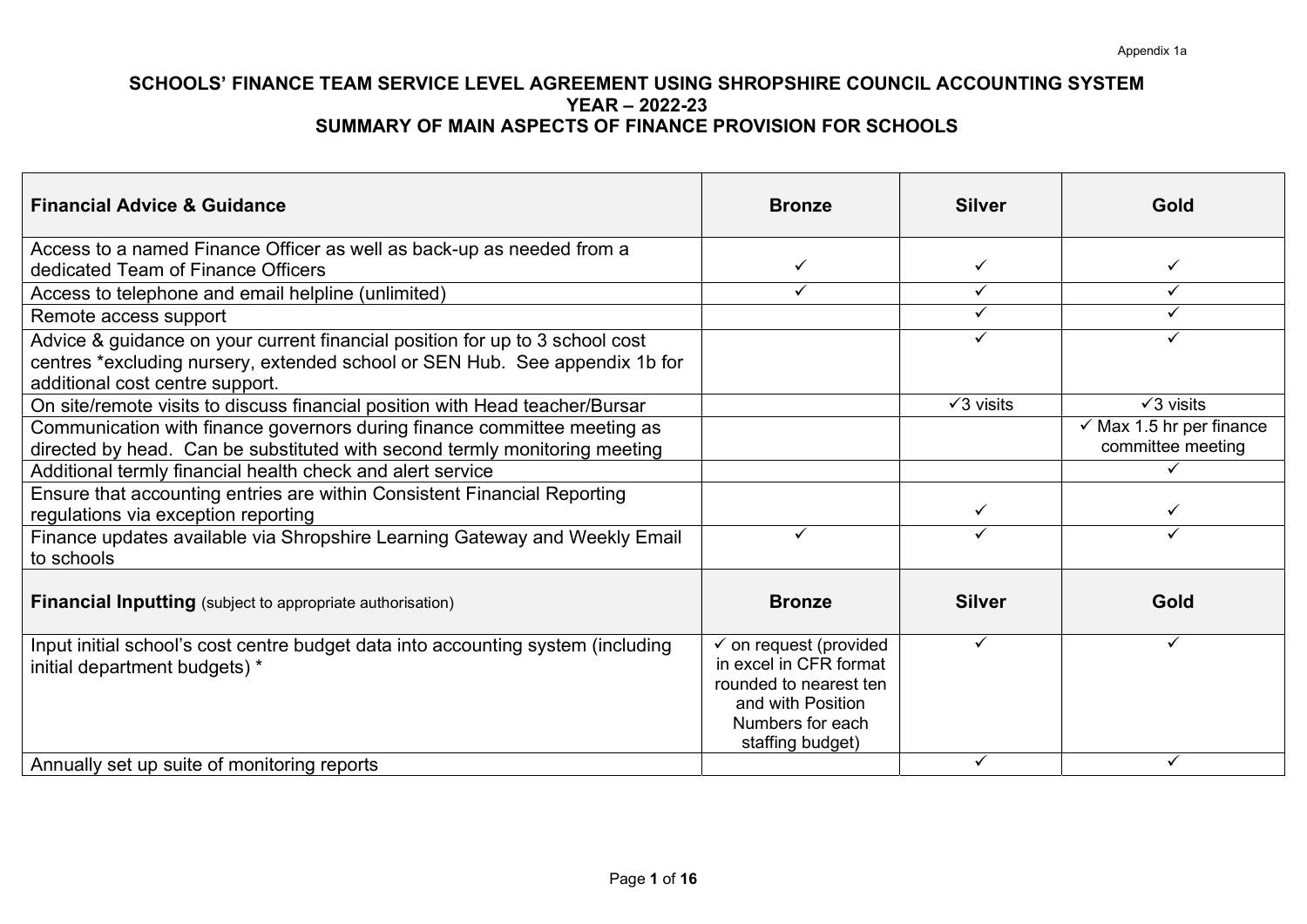| <b>Financial Inputting</b> (subject to appropriate authorisation) (continued)                                                                                                                                                                          | <b>Bronze</b>                                                   | <b>Silver</b>                                                               | Gold                                                              |
|--------------------------------------------------------------------------------------------------------------------------------------------------------------------------------------------------------------------------------------------------------|-----------------------------------------------------------------|-----------------------------------------------------------------------------|-------------------------------------------------------------------|
| Input journal transfers for Internal Recharges to other schools and Shropshire<br>Council establishments linked to accounting system                                                                                                                   | on request (provided<br>in standard recharge<br>format) limited | $\checkmark$ on request<br>unlimited                                        | $\checkmark$ on request unlimited                                 |
| Input in year Budget Variations                                                                                                                                                                                                                        |                                                                 | $\checkmark$ on request<br>unlimited                                        | $\checkmark$ proactively and on<br>request unlimited              |
| Support and input corrections and journal transfers within own schools' accounts                                                                                                                                                                       |                                                                 | $\checkmark$ on request<br>unlimited                                        | $\checkmark$ proactively and on<br>request unlimited              |
| Proactively consider and notify school of suggested journals and budget<br>variations to ensure financial reporting is consistent with schools reporting<br>requirements and planning                                                                  |                                                                 |                                                                             |                                                                   |
| Year-end accounting adjustments (accruals & prepayments) Including dealing<br>with other grant funded activities which need to be accounted for separately to<br>the school revenue budget such as extended school provision                           | $\checkmark$ on request without<br>support                      | $\checkmark$ on request                                                     | $\checkmark$ proactive and on request                             |
| Dealing with internal Investment of planned surplus schools' balances. Please<br>send your Letter of Intention to Invest from the following 1st April by 30th<br>September                                                                             | ✓                                                               |                                                                             | ✓                                                                 |
| <b>Financial Reporting</b>                                                                                                                                                                                                                             | <b>Bronze</b>                                                   | <b>Silver</b>                                                               | <b>Gold</b>                                                       |
| Provision of Staffing Budget Planner - prepared and integrated with HR system<br>offering live data plus ability to create scenarios and costings.<br>The Staffing Budget Planner and guidance notes may be emailed to those<br>schools requesting it. |                                                                 | √Available once<br>annually on<br>request with user<br>training cost of £80 | √Available once annually<br>on request with free user<br>training |
| Termly monitoring/projection reports produced for up to 3 school cost centres*                                                                                                                                                                         |                                                                 | √Autumn & Spring                                                            | ✔Autumn & Spring                                                  |
| Prepare and email reports in advance of meetings (subject to sufficient time<br>being given)                                                                                                                                                           |                                                                 | $\checkmark$ on request                                                     | $\checkmark$ on request                                           |
| Preparation and presentation of required Finance Committee reports                                                                                                                                                                                     |                                                                 |                                                                             |                                                                   |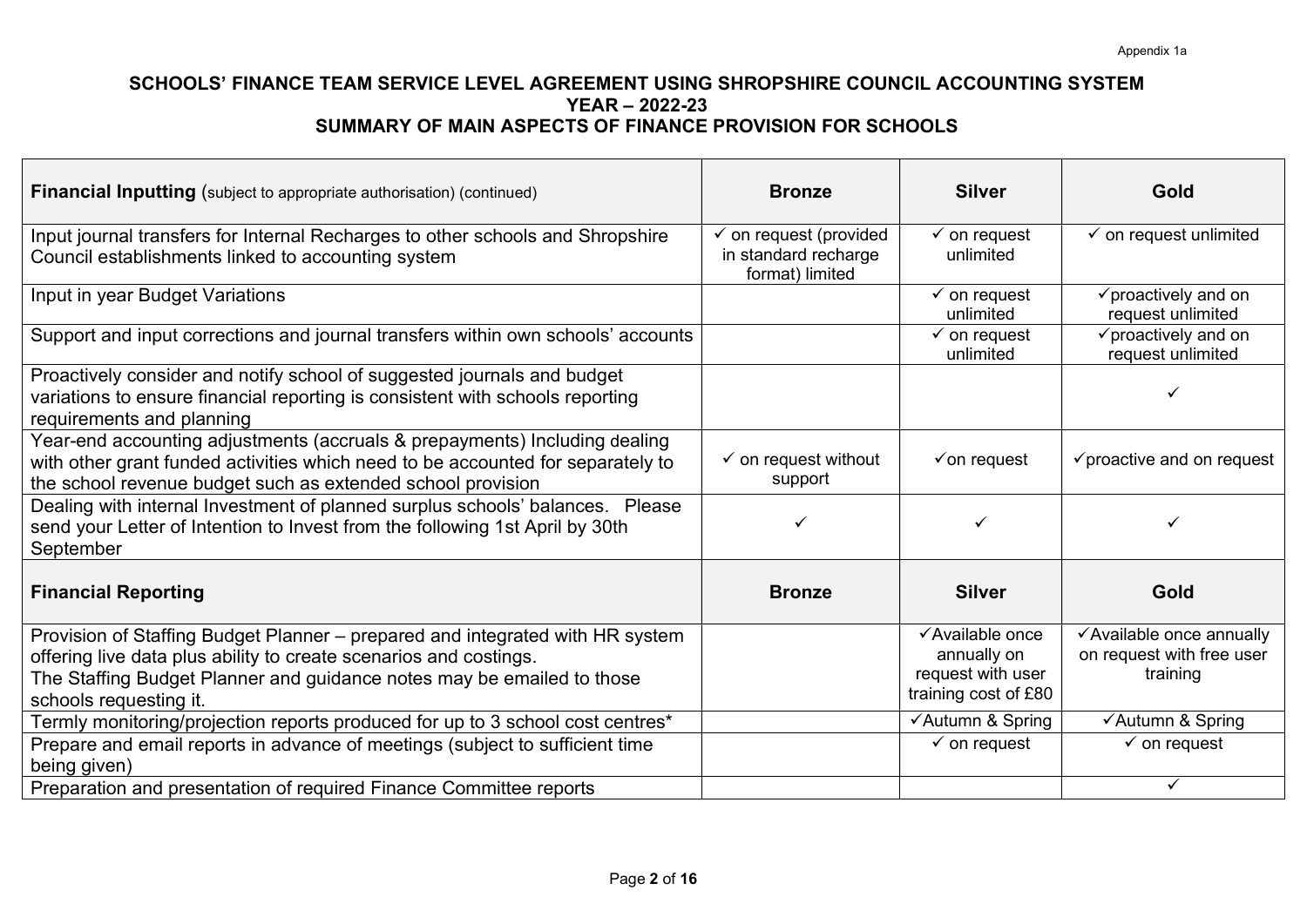| <b>Financial Reporting (continued)</b>                                                                                                                                                                                                                                                                                                                                                                                                                                                          | <b>Bronze</b>                      | <b>Silver</b>                                                    | Gold                              |
|-------------------------------------------------------------------------------------------------------------------------------------------------------------------------------------------------------------------------------------------------------------------------------------------------------------------------------------------------------------------------------------------------------------------------------------------------------------------------------------------------|------------------------------------|------------------------------------------------------------------|-----------------------------------|
| Monitor salaries and highlight variations to budget                                                                                                                                                                                                                                                                                                                                                                                                                                             |                                    | $\checkmark$                                                     | $\checkmark$                      |
| Provide relevant data to assist School with completion of SFVS dashboard                                                                                                                                                                                                                                                                                                                                                                                                                        | Can be purchased at<br>hourly rate | Can be purchased<br>at hourly rate                               | ✓                                 |
| Access to Pie Charts with your school's projected current year expenditure and<br>income enabling comparison                                                                                                                                                                                                                                                                                                                                                                                    |                                    | Can be purchased<br>as add on $-£40$<br>per termly<br>projection | $\checkmark$ On request           |
| Access to multiple year Variance Report – compares previous year outturn<br>against projected current year and future years with $%$ and £ variations with<br>tolerance indicators to support senior management decisions and planning                                                                                                                                                                                                                                                          |                                    | Can be purchased<br>as add-on                                    | $\checkmark$ Available on request |
| Provision of costings, scenarios or detailed analysis reports from accounting<br>system                                                                                                                                                                                                                                                                                                                                                                                                         |                                    | $\checkmark$ costings only                                       | $\checkmark$                      |
| Preparation of budget plan for up to 3 school cost centres*                                                                                                                                                                                                                                                                                                                                                                                                                                     |                                    | $\checkmark$                                                     | ✓                                 |
| Prepare future year budget forecast for school cost centre                                                                                                                                                                                                                                                                                                                                                                                                                                      |                                    | 'Add-on' service<br>available                                    | $\checkmark$ unlimited scenarios  |
| Year-end financial statement                                                                                                                                                                                                                                                                                                                                                                                                                                                                    |                                    | $\checkmark$ without<br>comments                                 | $\checkmark$ with comments        |
| Submission of Consistent Financial Reporting data to Department for Education                                                                                                                                                                                                                                                                                                                                                                                                                   | ✓                                  | $\checkmark$                                                     | ✓                                 |
| Provision of Monthly Finance Review Guidance on the Learning Gateway                                                                                                                                                                                                                                                                                                                                                                                                                            | ✓                                  | ✓                                                                | ✓                                 |
| Termly review/balance of up to 3 school cost centres*, for example School,<br>Sports Grant and Meals. If separate monitoring, projection and/or budgeting is<br>required for additional cost centres such as a Nursery, Extended School or SEN<br>Hub please see separate 'Finance Nursery and Extra CC Service Level<br>Agreement.' If other budgeting and monitoring support is required separate<br>from the school, please request a bespoke costing from your schools' finance<br>officer. |                                    | $\checkmark$ balance only                                        | $\checkmark$ review and balance   |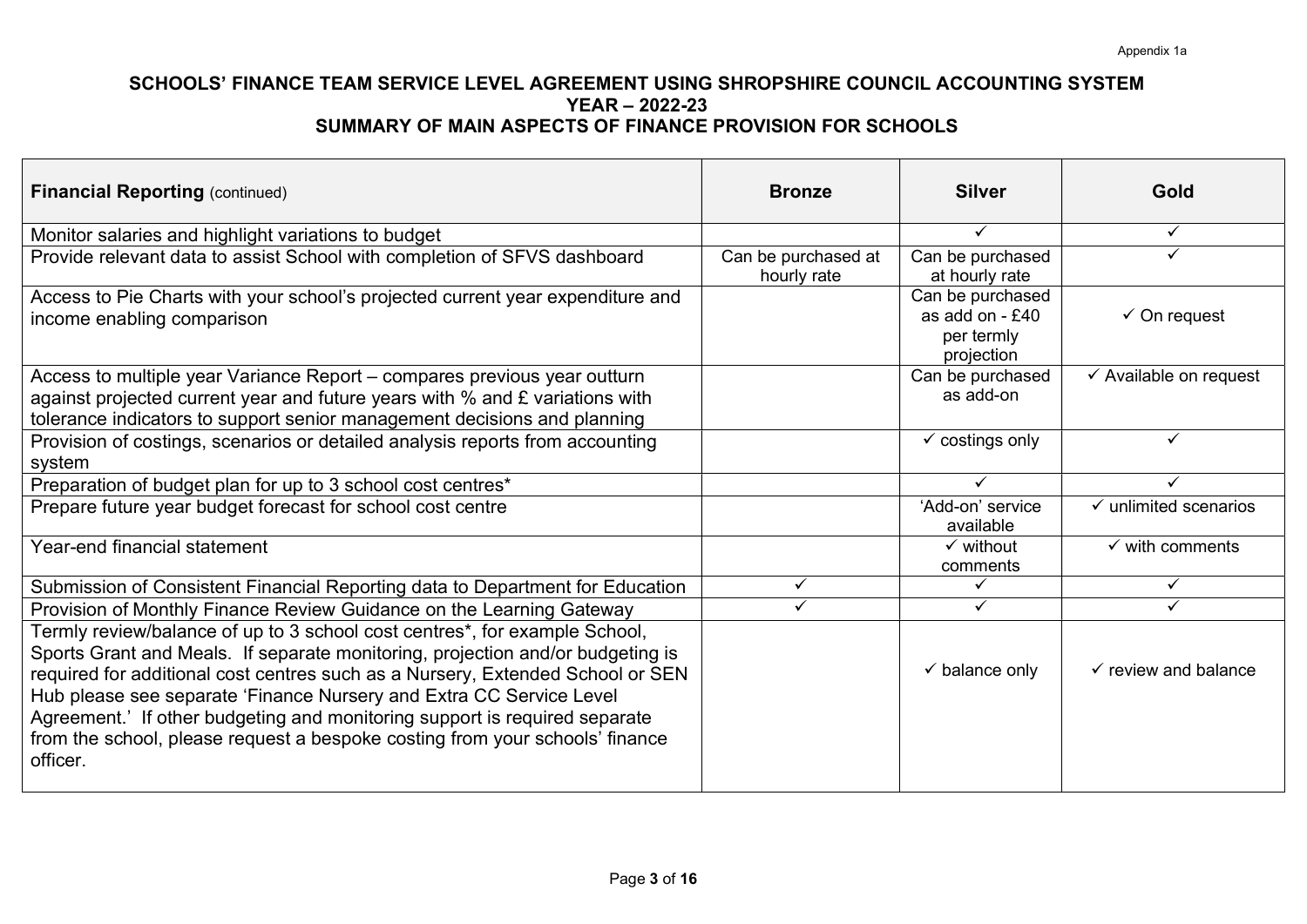| <b>Financial Reporting (continued)</b>                                                                                                                                                                                                      | <b>Bronze</b> | <b>Silver</b>                                           | Gold                                                                      |
|---------------------------------------------------------------------------------------------------------------------------------------------------------------------------------------------------------------------------------------------|---------------|---------------------------------------------------------|---------------------------------------------------------------------------|
| Download Benchmarking information and general interpretation of charts arising<br>from Consistent Financial Reporting return to DFE                                                                                                         |               | Pay as you go if<br>required                            | $\checkmark$ on request                                                   |
| <b>Finance Training</b>                                                                                                                                                                                                                     | <b>Bronze</b> | <b>Silver</b>                                           | Gold                                                                      |
| Finance administration training for new head teachers/school business<br>managers/administrators to cover the schools finance team SLA and budget<br>monitoring and finance administration overview. This is usually a half-day<br>session. |               | $\checkmark$ on request<br>subject to bespoke<br>charge | $\checkmark$ on request subject to<br>bespoke charge with 10%<br>discount |
| Finance management training presentation for governors, deputy head teacher<br>or aspiring leader.                                                                                                                                          |               | $\checkmark$ on request<br>subject to bespoke<br>charge | $\checkmark$ on request subject to<br>bespoke charge with 10%<br>discount |

We can also offer a bespoke package if the standard packages above do not meet your requirements. The price will depend upon the services required.

Optional Extras are available as follows; (prices quoted are as purchased with initial SLA, extras purchased in year will be subject to capacity and may be subject to an additional charge)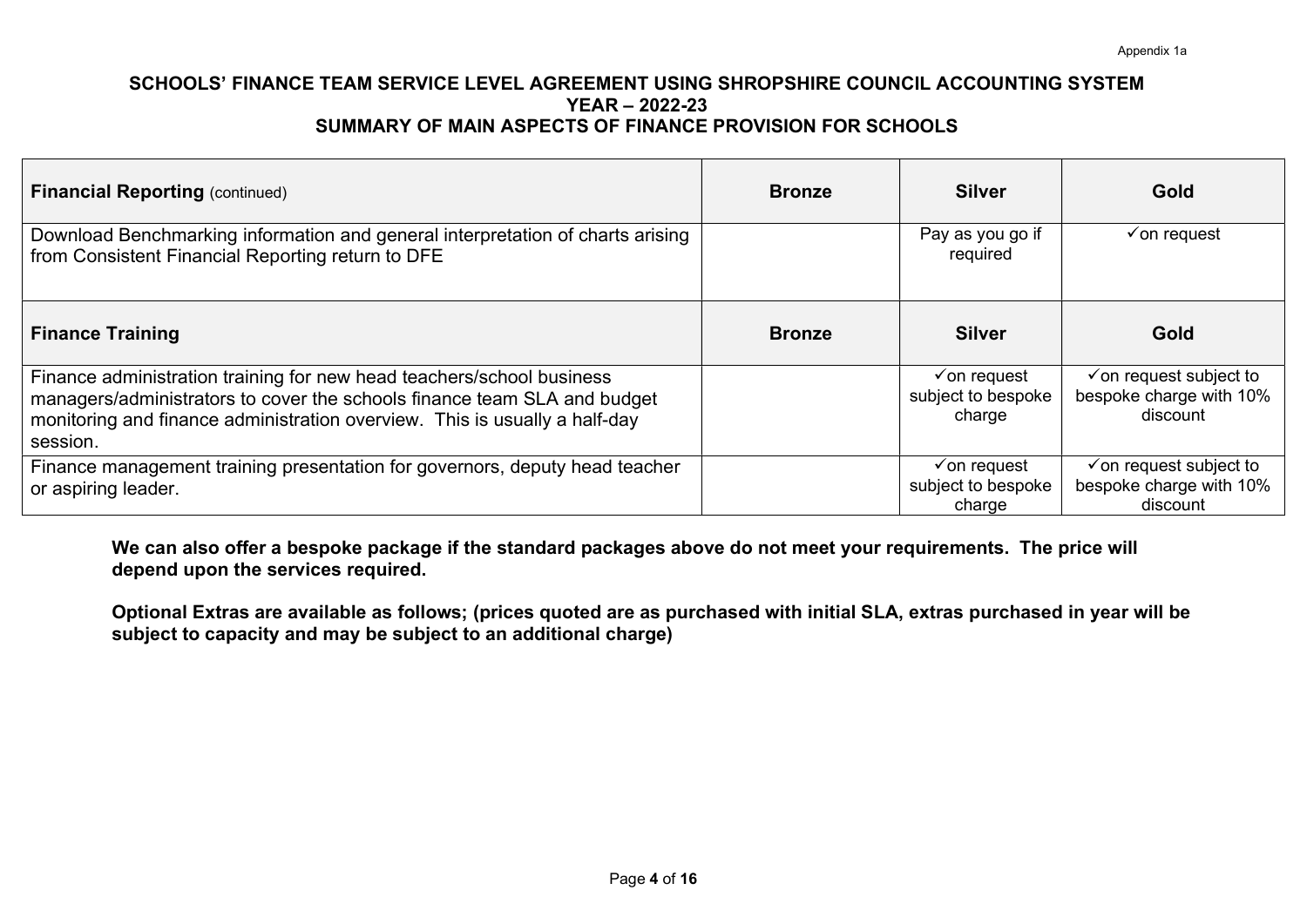| Finance Review on ERP Training for existing administrators/school business        | £80 for 2-hour online session               |
|-----------------------------------------------------------------------------------|---------------------------------------------|
| managers/head teachers (available at all levels)                                  |                                             |
| Nursery budgeting, monitoring and forecasting – see separate Service Level        | Less than 20 places $-$<br>£420 per year    |
| Agreement - appendix 1b (available at Gold & Silver service levels)               | From 20 to 40 places - £740 per year        |
|                                                                                   | £1,340 per year<br>Over 40 places -         |
| Extra cost centres budgeting, monitoring and forecasting – see separate Service   | £740 per year per additional cost centre    |
| Level Agreement - appendix 1b (available at Gold & Silver service levels)         |                                             |
| Monthly budget & transaction download report – This report will be downloaded     |                                             |
| and emailed to your school within 6 working days of the period end. This supports | £280 per year                               |
| schools to regularly monitor budget expenditure and maintain records and controls |                                             |
| (available at all levels)                                                         |                                             |
| Silver School Add-on Only. Basic 3-year planning with current staffing structure  | £160 - One per financial year in the Autumn |
| only. Included in Gold SLA, available on request. Bronze price on request.        | term                                        |
| Termly Pie Charts (included at Gold, available at Silver as add-on)               | £120 per year                               |
| Other bespoke finance training, reporting, support or visit                       | £40 per hour or £200 per day                |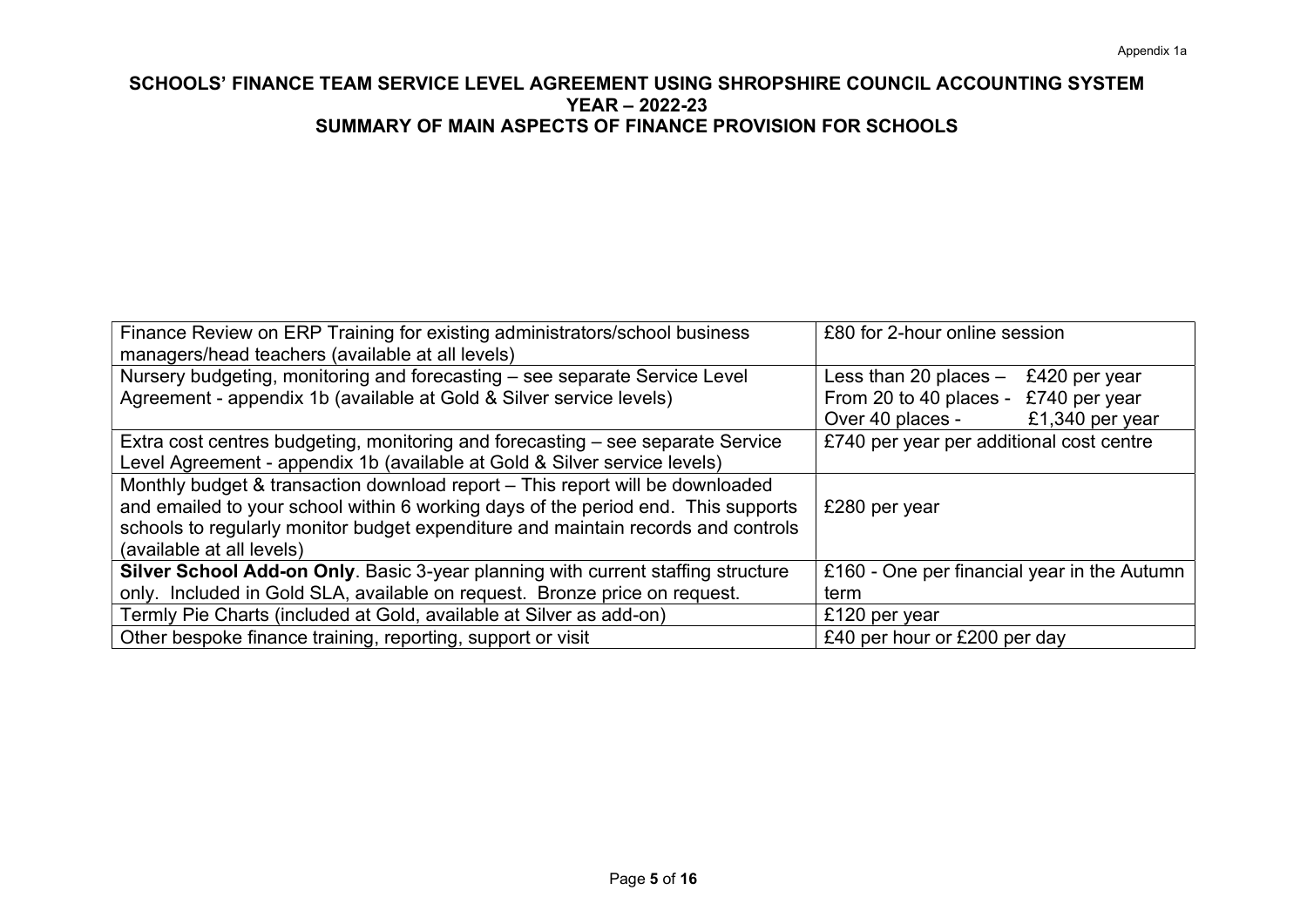| Provide relevant data to assist school with completion of SFVS dashboard           | £40 per hour subject to team availability |
|------------------------------------------------------------------------------------|-------------------------------------------|
| Other: e.g. Pie charts enabling comparison, variance reporting, tailored financial | Based on £40 per hour                     |
| analysis reports, multi-year budget forecast, ratios, monitoring additional cost   |                                           |
| centres                                                                            |                                           |

\*excluding nursery, extended school or SEN Hub. See appendix 1b for additional cost centre support and charge above.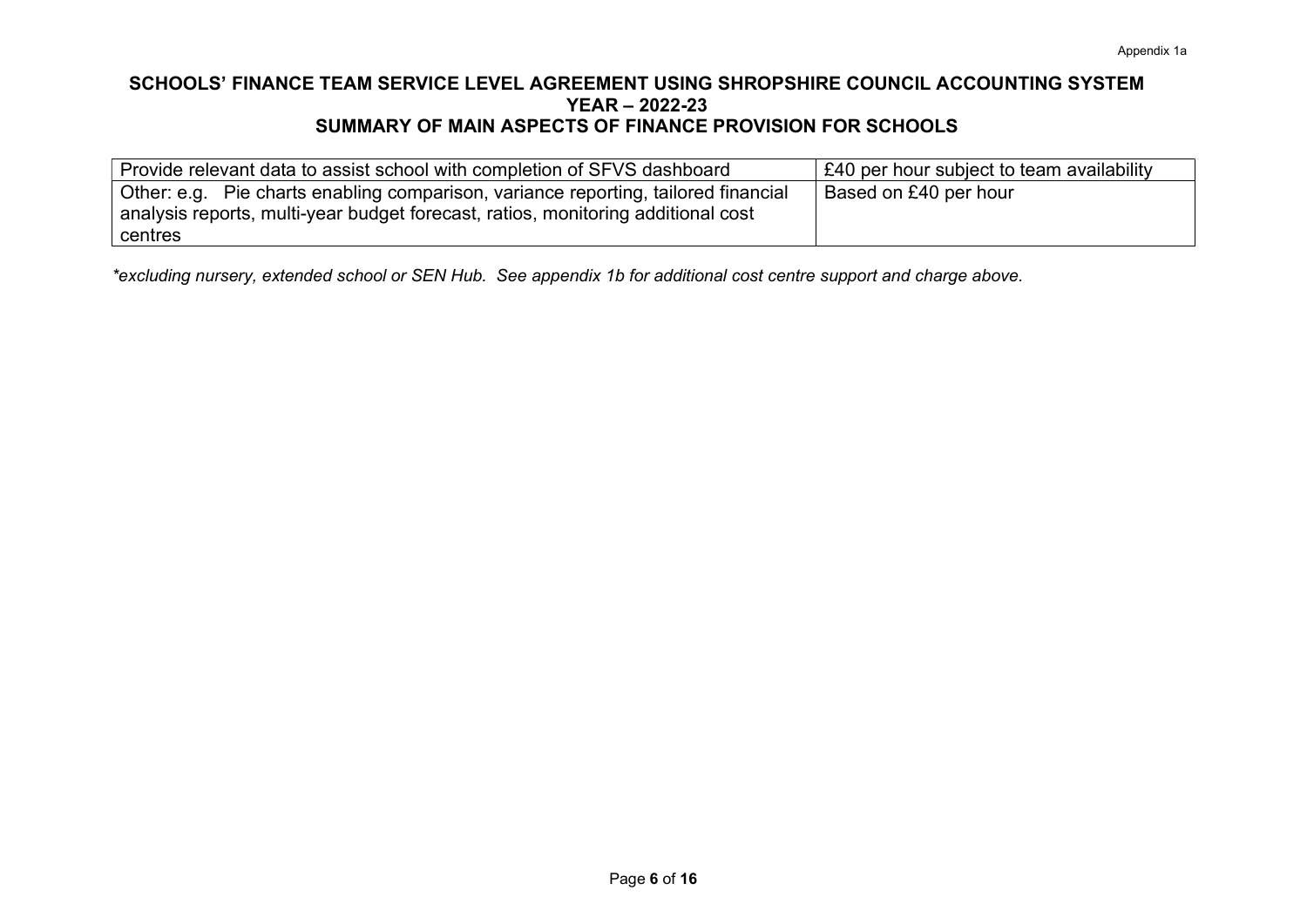The following may be used as a working document if the school requires.

SUMMER TERM Level of Service

| <b>Timescale</b> | <b>Process</b>                                                                                                                                                                                       | <b>Responsibility</b>                               | <b>School Finance</b><br><b>Officer Action</b>                                                                                             | <b>Bronze</b> | Silver                  | Gold         | <b>Time frame to</b><br>be completed<br>within:                                     | <b>Annotations</b> |
|------------------|------------------------------------------------------------------------------------------------------------------------------------------------------------------------------------------------------|-----------------------------------------------------|--------------------------------------------------------------------------------------------------------------------------------------------|---------------|-------------------------|--------------|-------------------------------------------------------------------------------------|--------------------|
| April            | Arrange termly meeting between Head<br>teacher and Schools' Finance Officer                                                                                                                          | Head teacher/<br>Schools' Finance<br>Officer        | Ensure suitable<br>meeting date<br>arranged                                                                                                |               | $\overline{\mathbf{v}}$ | $\checkmark$ | SFO to contact<br>School to<br>arrange date.                                        | Date:              |
| April            | Arrange termly Finance<br>Committee/second monitoring meeting                                                                                                                                        | Head teacher and<br><b>Finance Governors</b>        | Ensure suitable<br>meeting date<br>arranged and attend if<br>required                                                                      |               |                         | ✔            | School to<br>arrange with<br><b>SFO</b>                                             | Date:              |
| April            | Assist with closedown.                                                                                                                                                                               | School<br>(Head/Admin/<br>Bursar as<br>appropriate) | Assistance with the<br>calculation and<br>processing of<br>requested accruals                                                              |               |                         | $\checkmark$ | Closedown dates<br>given in Spring<br>term                                          |                    |
| April            | Dealing with other grant funded<br>activities which may be accounted for<br>separately to the school revenue<br>budget:<br>Extended school provision<br>Other grant Income (such as<br>Sports Grant) | School<br>(Head/Admin/<br>Bursar as<br>appropriate) | Following school<br>instruction on journal<br>transfers and<br>closedown<br>procedures to ensure<br>nil balances at the<br>end of the year |               | ✔                       | ✓<br>✔       | Closedown dates<br>given in Spring<br>term                                          |                    |
| April - May      | Considering the needs of the School<br>Development Plan, finalise the current<br>and subsequent (where appropriate)<br>year's budget plans                                                           | Head teacher                                        | None                                                                                                                                       |               |                         |              | 10 working days<br>from request,<br>providing all<br>information is<br>given to SFO |                    |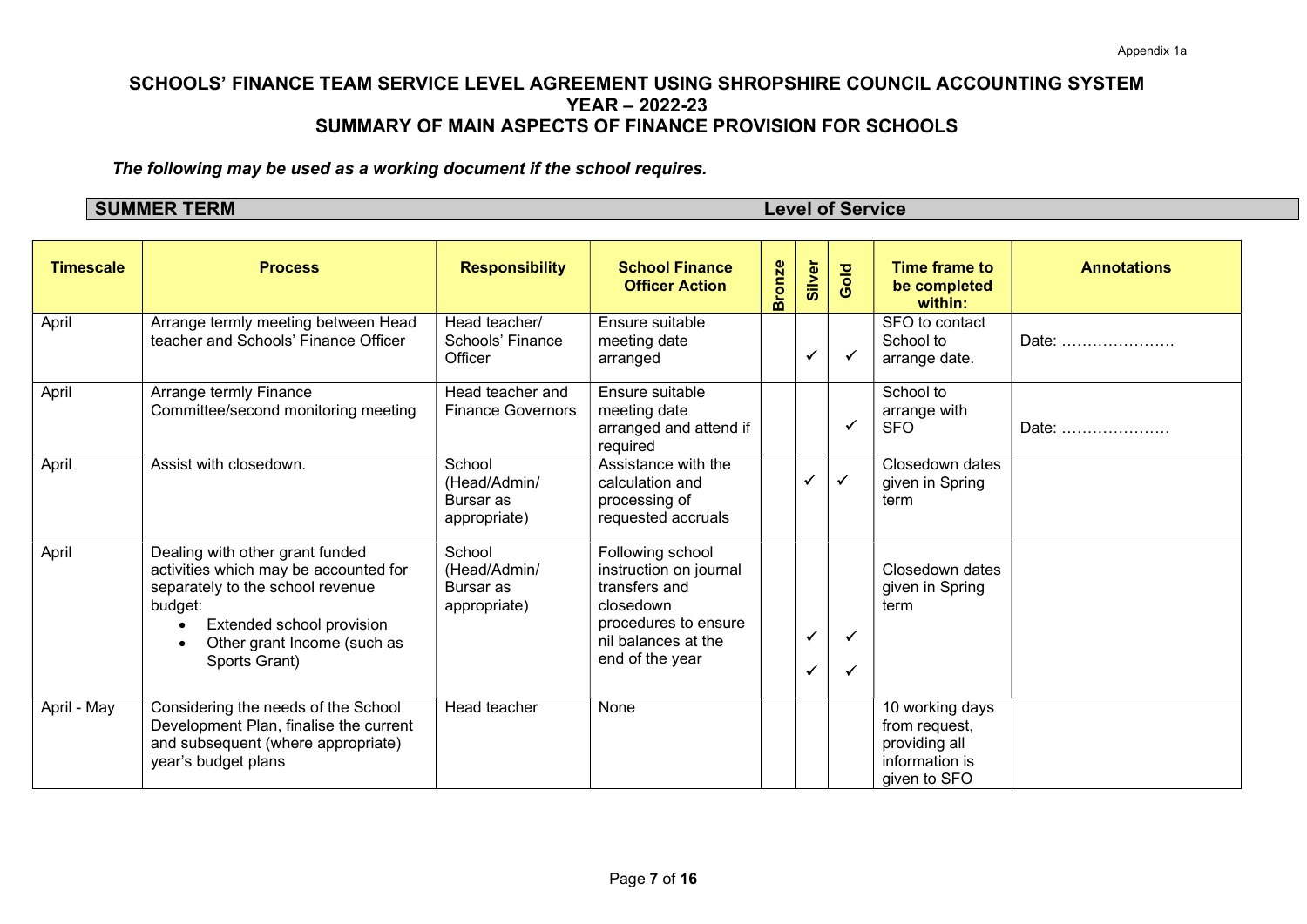| <b>Timescale</b>         | <b>Process</b>                                                                                                                                                                                                                                                                | <b>Responsibility</b>                               | <b>School Finance</b><br><b>Officer Action</b>                                                                                                          | <b>Bronze</b> | Silver            | Gold                         | <b>Time frame to</b><br>be<br>completed<br>within:                                                                                                   | <b>Annotations</b>                                                                                                                                                                                            |
|--------------------------|-------------------------------------------------------------------------------------------------------------------------------------------------------------------------------------------------------------------------------------------------------------------------------|-----------------------------------------------------|---------------------------------------------------------------------------------------------------------------------------------------------------------|---------------|-------------------|------------------------------|------------------------------------------------------------------------------------------------------------------------------------------------------|---------------------------------------------------------------------------------------------------------------------------------------------------------------------------------------------------------------|
| April-June               | Meeting between Head teacher and<br>appropriate financial support to discuss:<br>Actual Year End Carry forward<br>$\bullet$<br>Finalising of the Budget Plan<br><b>Future NOR</b><br>Sign off Year end statement<br>$\bullet$                                                 | Head teacher                                        | Attendance at a<br>meeting with the<br>Head teacher/ Bursar<br>lasting up to half a<br>day<br><b>Discuss Future Year</b><br>Funding and<br>implications |               | ✓<br>$\checkmark$ | $\checkmark$<br>$\checkmark$ | To be arranged<br>between SFO<br>and school.                                                                                                         | Year<br><b>NOR</b>                                                                                                                                                                                            |
| May - June               | Advise Schools' Finance Officer of the<br>following, to assist with budget setting<br>and monitoring:<br>Staffing changes and number of<br>supply days required.<br><b>Budget variations</b><br>$\bullet$<br>One-off changes<br>$\bullet$<br>Future year changes<br>$\bullet$ | School<br>(Head/Admin/<br>Bursar as<br>appropriate) | None                                                                                                                                                    |               | ✔                 | $\checkmark$                 | Email to be sent<br>to Head 7<br>working days<br>post meeting with<br>post meeting<br>details and<br>highlights of any<br>follow ups<br>outstanding. | Note:<br>This relates to financial<br>information only. Human<br>Resources team separately<br>require the standard official<br>staffing forms, duly authorised,<br>to implement employee<br>contract changes. |
| $\overline{M}$ ay - June | Finance committee meeting to present<br>financial information                                                                                                                                                                                                                 | Head teacher and<br>Governing Body                  | Attendance at a<br><b>Finance Governors'</b><br>Committee meetings.                                                                                     |               |                   | ✓                            | To be arranged<br>between SFO<br>and School                                                                                                          |                                                                                                                                                                                                               |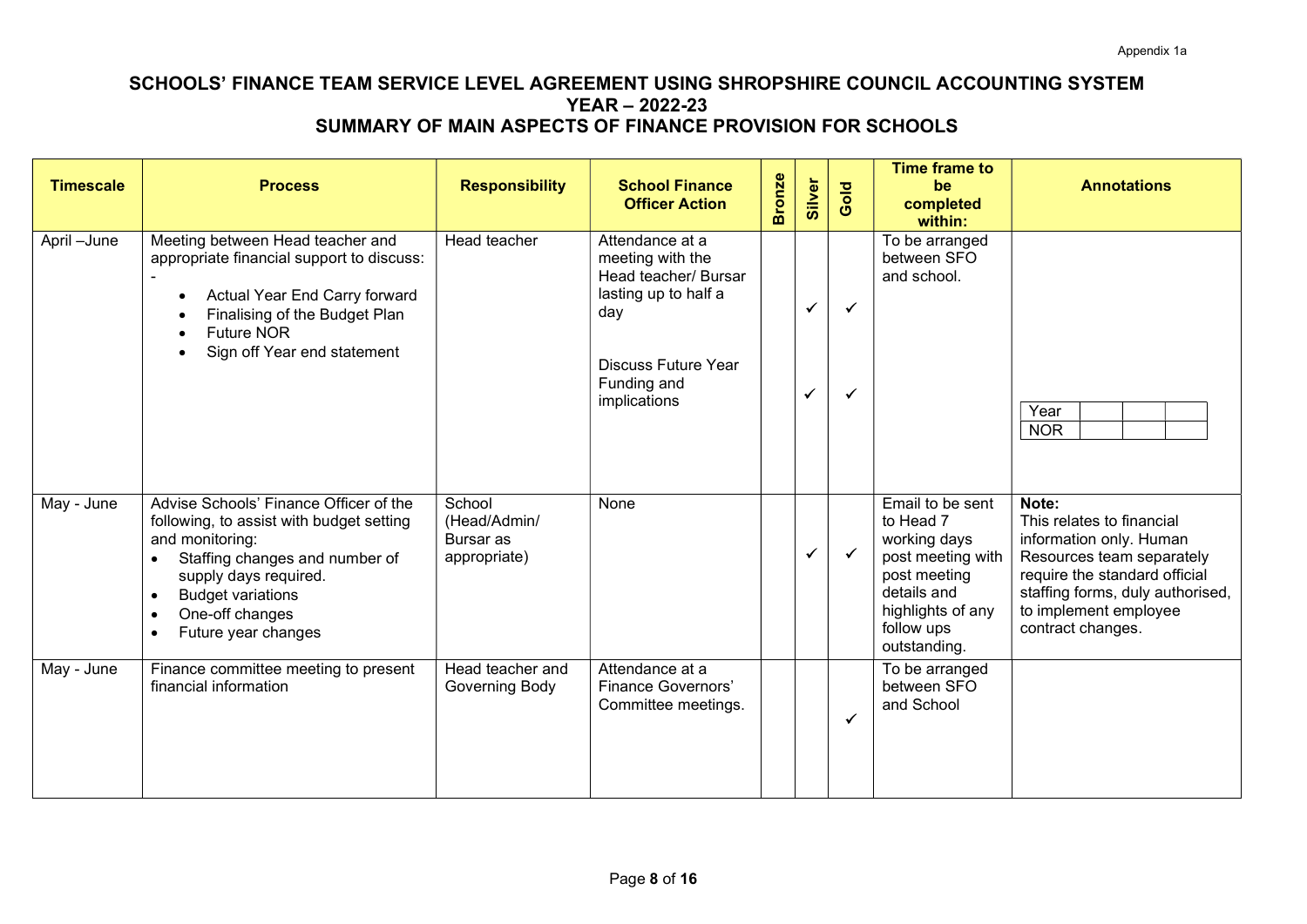| <b>Timescale</b> | <b>Process</b>                                                                                                                 | <b>Responsibility</b>                                                                      | <b>School Finance</b><br><b>Officer Action</b>                                                                                                 | <b>Bronze</b> | Silver       | ol <sub>O</sub><br>Õ | Time frame to<br>be completed<br>within:                                         | <b>Annotations</b>                                                                                                 |
|------------------|--------------------------------------------------------------------------------------------------------------------------------|--------------------------------------------------------------------------------------------|------------------------------------------------------------------------------------------------------------------------------------------------|---------------|--------------|----------------------|----------------------------------------------------------------------------------|--------------------------------------------------------------------------------------------------------------------|
| $May - June$     | Provide copy of Finance Committee<br>minutes to Schools' Finance Officer and<br><b>Finance Governors</b>                       | Head teacher/<br>Chair of Finance                                                          | Ensure copy of<br>minutes received to<br>confirm action point<br>requirements                                                                  |               |              | $\checkmark$         | Please provide 7<br>working days<br>post meeting                                 | Date received:                                                                                                     |
| May - June       | Prepare full budget plan to be presented<br>to the full Governing Body                                                         | Head teacher                                                                               | Ensure all revisions<br>are completed and<br>send budget plan                                                                                  |               | $\checkmark$ |                      | School to inform<br>SFO of FC date                                               |                                                                                                                    |
| May - July       | Produce future year estimated<br>expenditure and income budgets                                                                | Head teacher/<br>Schools' Formula<br>Funding<br>Officer/Schools'<br><b>Finance Officer</b> | Produce future year<br>estimated expenditure<br>commitment<br>statements,<br>consistent with future<br>year budget share<br>estimates provided |               |              | $\checkmark$         | If required, 10<br>working days<br>post request.                                 |                                                                                                                    |
| June             | Full Governing Body meeting at which<br>the relevant Committee should report<br>and secure full approval of the budget<br>plan | Head teacher and<br>Governing Body                                                         | None                                                                                                                                           |               |              |                      | N/A                                                                              | <b>Return to the Local</b><br>Authority an authorised and<br>signed Budget plan by 30th<br>June.<br>Date received: |
| July             | Monitoring check of current year budget                                                                                        | Head teacher                                                                               | Check current<br>expenditure to budget<br>plan and investigate<br>significant variations                                                       |               |              | $\checkmark$         | Before the end of<br>term. Head to<br>contact SFO if<br>requirement is<br>sooner |                                                                                                                    |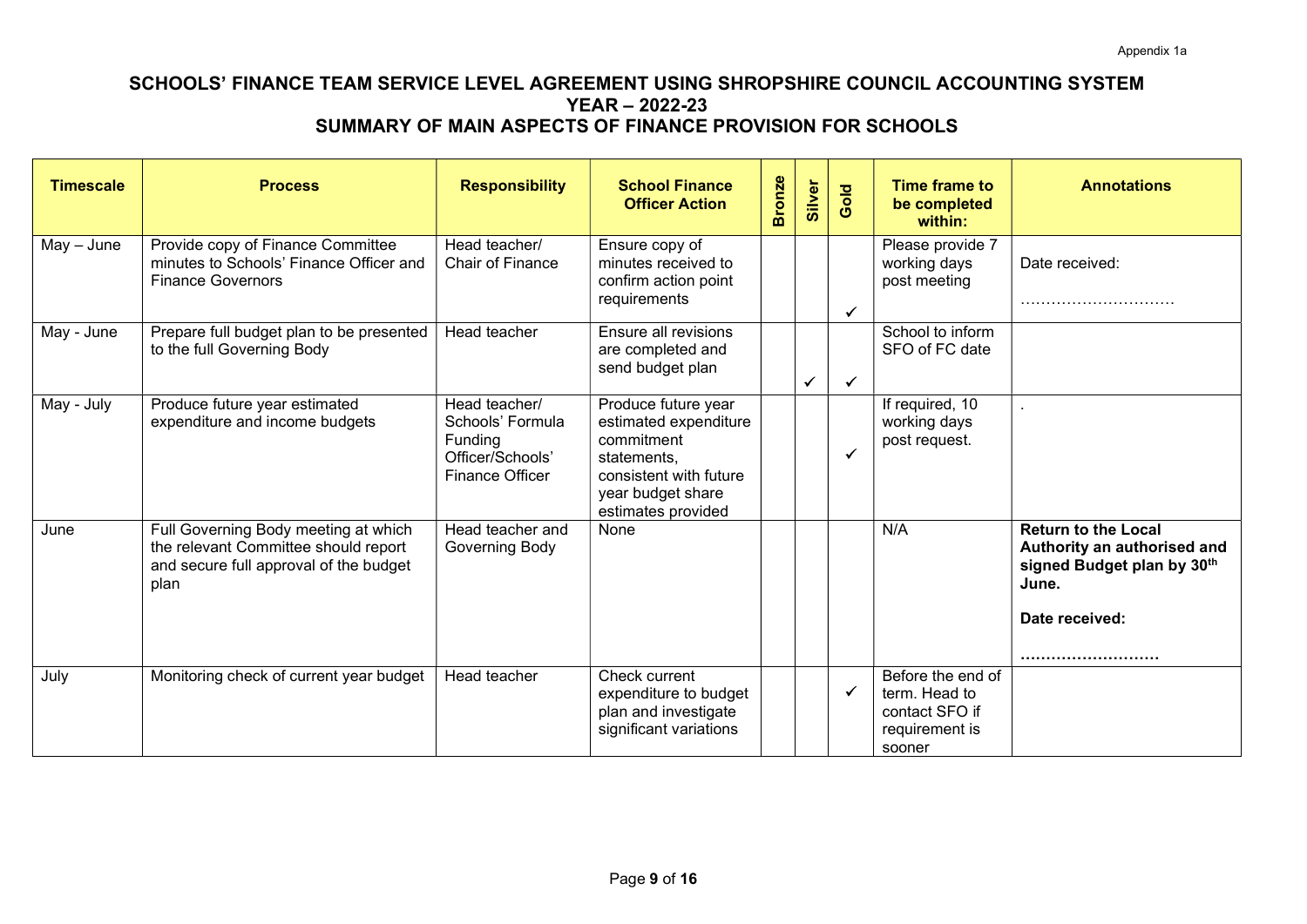**AUTUMN TERM** Level of Service

| <b>Timescale</b>      | <b>Process</b>                                                                                                                                                                                                                                                                           | <b>Responsibility</b>                                                          | <b>School Finance</b><br><b>Officer Action</b>                        | <b>Bronze</b> | Silver | Gold         | Time frame to<br>completed within:                            | <b>Annotations</b>                                                                                                                                                                                            |
|-----------------------|------------------------------------------------------------------------------------------------------------------------------------------------------------------------------------------------------------------------------------------------------------------------------------------|--------------------------------------------------------------------------------|-----------------------------------------------------------------------|---------------|--------|--------------|---------------------------------------------------------------|---------------------------------------------------------------------------------------------------------------------------------------------------------------------------------------------------------------|
| September             | Arrange termly meeting between<br>Head teacher and Schools' Finance<br>Officer                                                                                                                                                                                                           | Head teacher/<br>Schools' Finance<br>Officer                                   | Ensure suitable<br>meeting date<br>arranged                           |               | ✔      | ✓            | SFO to contact<br>school to arrange<br>date.                  | Date:                                                                                                                                                                                                         |
| September             | Arrange termly Finance<br>Committee/second monitoring<br>meeting                                                                                                                                                                                                                         | Head teacher and<br><b>Finance Governors</b>                                   | Ensure suitable<br>meeting date<br>arranged and attend<br>if required |               |        | ✔            | School to arrange<br>with SFO.                                | Date:                                                                                                                                                                                                         |
| October -<br>November | Advise Schools' Finance Officer of<br>the following, to assist with budget<br>setting and monitoring:<br>Staffing changes and number<br>$\bullet$<br>of supply days required<br><b>Budget variations</b><br>$\bullet$<br>One-off changes<br>$\bullet$<br>Multi-year changes<br>$\bullet$ | School (Head/Admin/<br>Bursar as<br>appropriate)                               | None                                                                  |               | ✓      | $\checkmark$ | <b>During Monitoring</b><br>meeting.                          | Note:<br>This relates to financial<br>information only. Human<br>Resources team separately<br>require the standard official<br>staffing forms, duly<br>authorised, to implement<br>employee contract changes. |
| October/<br>November  | Monitoring process based on actual<br>year to date expenditure / income,<br>and on information received by the<br>school (via telephone, e-mail and /<br>or meeting)                                                                                                                     | Schools' Finance<br>Officer/<br><b>Bursar/ Administrator</b><br>as appropriate | Prepare financial and<br>monitoring<br>information for<br>meeting     |               | ✓      | $\checkmark$ | To be emailed to<br>Head prior to<br>meeting if<br>requested. |                                                                                                                                                                                                               |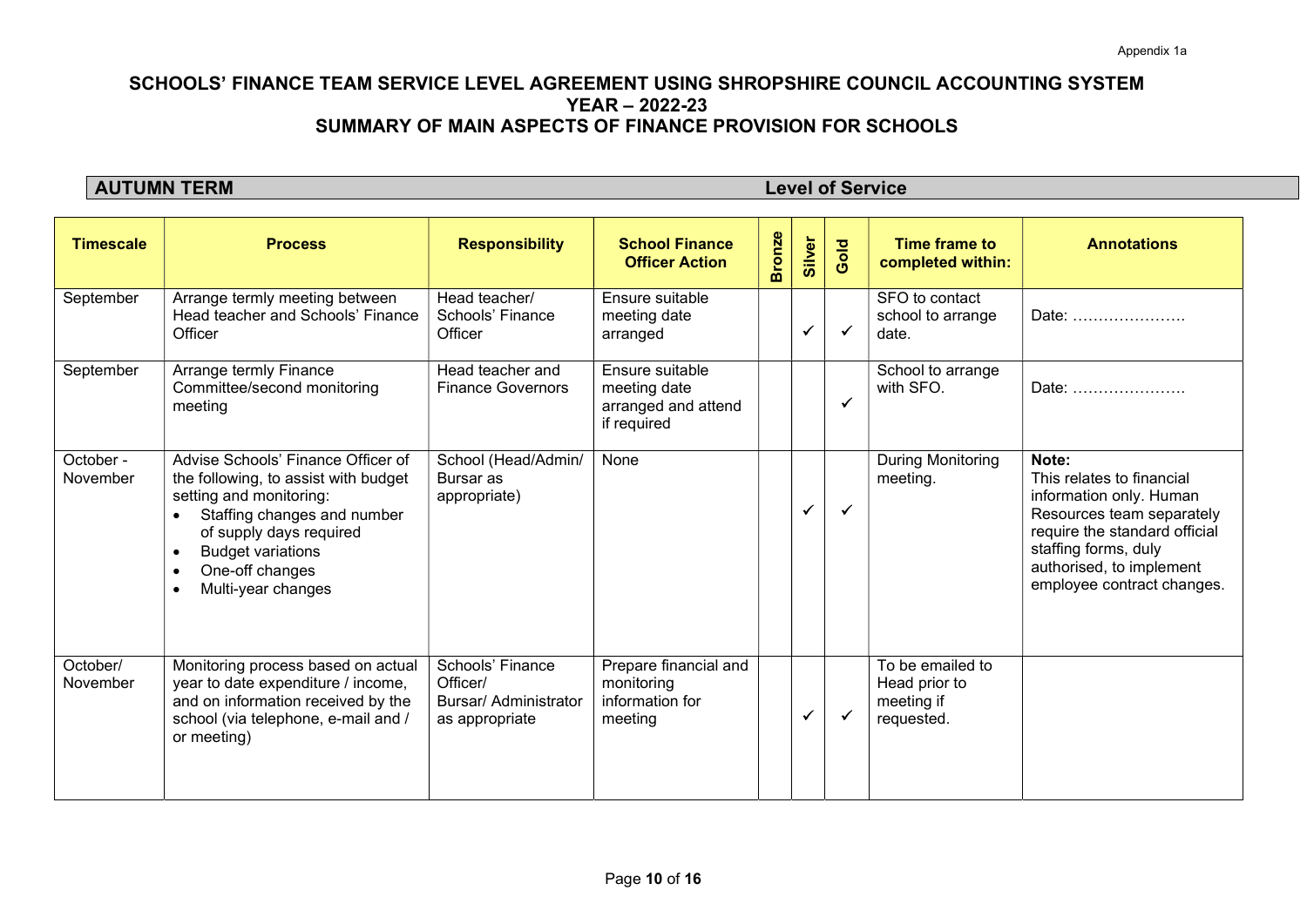| <b>Timescale</b>     | <b>Process</b>                                                                                                                                                                                                    | <b>Responsibility</b>              | <b>School Finance</b><br><b>Officer Action</b>                                                                                                                                                                                                                                                                                                                                                         | <b>Bronze</b> | Silver                                            | Gold                                                         | Time frame to be<br>completed within:                                                                                                            | <b>Annotations</b>                                                                                                                                                                                                                       |
|----------------------|-------------------------------------------------------------------------------------------------------------------------------------------------------------------------------------------------------------------|------------------------------------|--------------------------------------------------------------------------------------------------------------------------------------------------------------------------------------------------------------------------------------------------------------------------------------------------------------------------------------------------------------------------------------------------------|---------------|---------------------------------------------------|--------------------------------------------------------------|--------------------------------------------------------------------------------------------------------------------------------------------------|------------------------------------------------------------------------------------------------------------------------------------------------------------------------------------------------------------------------------------------|
| October/<br>November | Meeting between Head teacher and<br>appropriate financial support to<br>discuss: -<br>Current financial position<br>$\bullet$<br><b>Budget variations required</b><br>$\bullet$<br><b>Future NOR</b><br>$\bullet$ | Head teacher                       | Attendance at a<br>meeting with the<br>Head teacher/ Bursar<br>lasting up to half a<br>day<br>Completion of budget<br>variations as agreed<br>by the<br>Head/Governors<br>Produce/ update the<br><b>Monitoring Statement</b><br>as per the decisions<br>agreed at the above<br>meeting.<br>Discuss future year<br>funding information<br>provided by the<br>Schools' Formula<br><b>Funding Officer</b> |               | $\checkmark$<br>$\checkmark$<br>$\checkmark$<br>✔ | $\checkmark$<br>$\checkmark$<br>$\checkmark$<br>$\checkmark$ | Email to be sent to<br>Head 7 working<br>days post meeting<br>with post meeting<br>details and<br>highlighting any<br>follow ups<br>outstanding. | Budget variations should be<br>authorised by the appropriate<br>person or committee within<br>agreed limits<br>Only 1 statement will be<br>produced within the SLA.<br>Further statements can be<br>produced at an additional<br>charge. |
| October/<br>November | Finance committee meeting to<br>present financial information                                                                                                                                                     | Head teacher and<br>Governing Body | Attendance at a<br><b>Finance Committee</b><br>meeting.<br>Discuss future year<br>funding information<br>provided by the<br>Schools' Formula<br><b>Funding Officer</b>                                                                                                                                                                                                                                 |               |                                                   | ✓<br>$\checkmark$                                            | School to arrange<br>date with SFO                                                                                                               |                                                                                                                                                                                                                                          |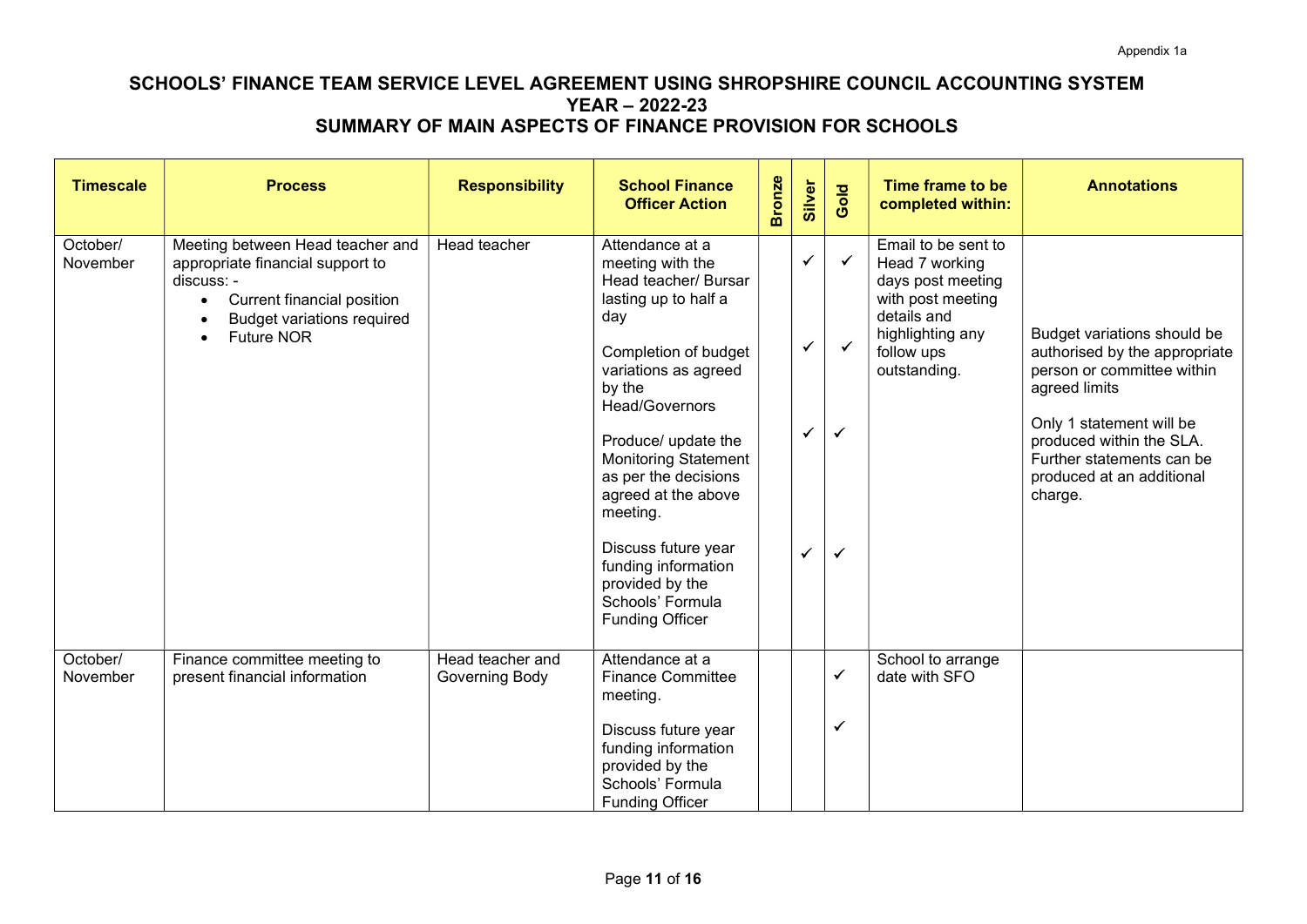| <b>Timescale</b>        | <b>Process</b>                                                  | <b>Responsibility</b>                                                                      | <b>School Finance</b><br><b>Officer Action</b>                                                                                                                              | <b>Bronze</b> | Silver | Gold         | Time frame to be<br>completed within:                                                                               | <b>Annotations</b> |
|-------------------------|-----------------------------------------------------------------|--------------------------------------------------------------------------------------------|-----------------------------------------------------------------------------------------------------------------------------------------------------------------------------|---------------|--------|--------------|---------------------------------------------------------------------------------------------------------------------|--------------------|
| September -<br>December | Produce future year estimated<br>expenditure and income budgets | Head teacher/<br>Schools' Formula<br>Funding<br>Officer/Schools'<br><b>Finance Officer</b> | Produce future year<br>estimated<br>expenditure<br>commitment<br>statements,<br>consistent with future<br>year budget share<br>estimates provided                           |               |        |              | If required, 10<br>working days post<br>request. Providing<br>all information has<br>been provided to<br><b>SFO</b> |                    |
| November/<br>December   | Monitoring check of current year<br>budget                      | Head teacher                                                                               | Check current<br>expenditure to<br>budget plan and<br>investigate significant<br>variation                                                                                  |               |        | ✓            | To be sent to<br>School prior to end<br>of term.                                                                    |                    |
| November/<br>December   | Benchmarking of financial<br>information                        | Head teacher and<br>Governing Body                                                         | Download standard<br>charts from DFE<br>website and identify<br>significant variations,<br>ready for<br>presentation at<br>Finance Governors'<br>$meetings - on$<br>request |               |        |              | Providing<br>benchmarking<br>information is<br>Available.                                                           |                    |
| November/<br>December   | SFVS Dash Board information                                     | Head teacher                                                                               | Provide relevant data<br>to assist School with<br>completion of SFVS<br>dashboard                                                                                           |               |        | $\checkmark$ | SFO to provide<br>school with<br>information 10<br>working days post<br>request.                                    |                    |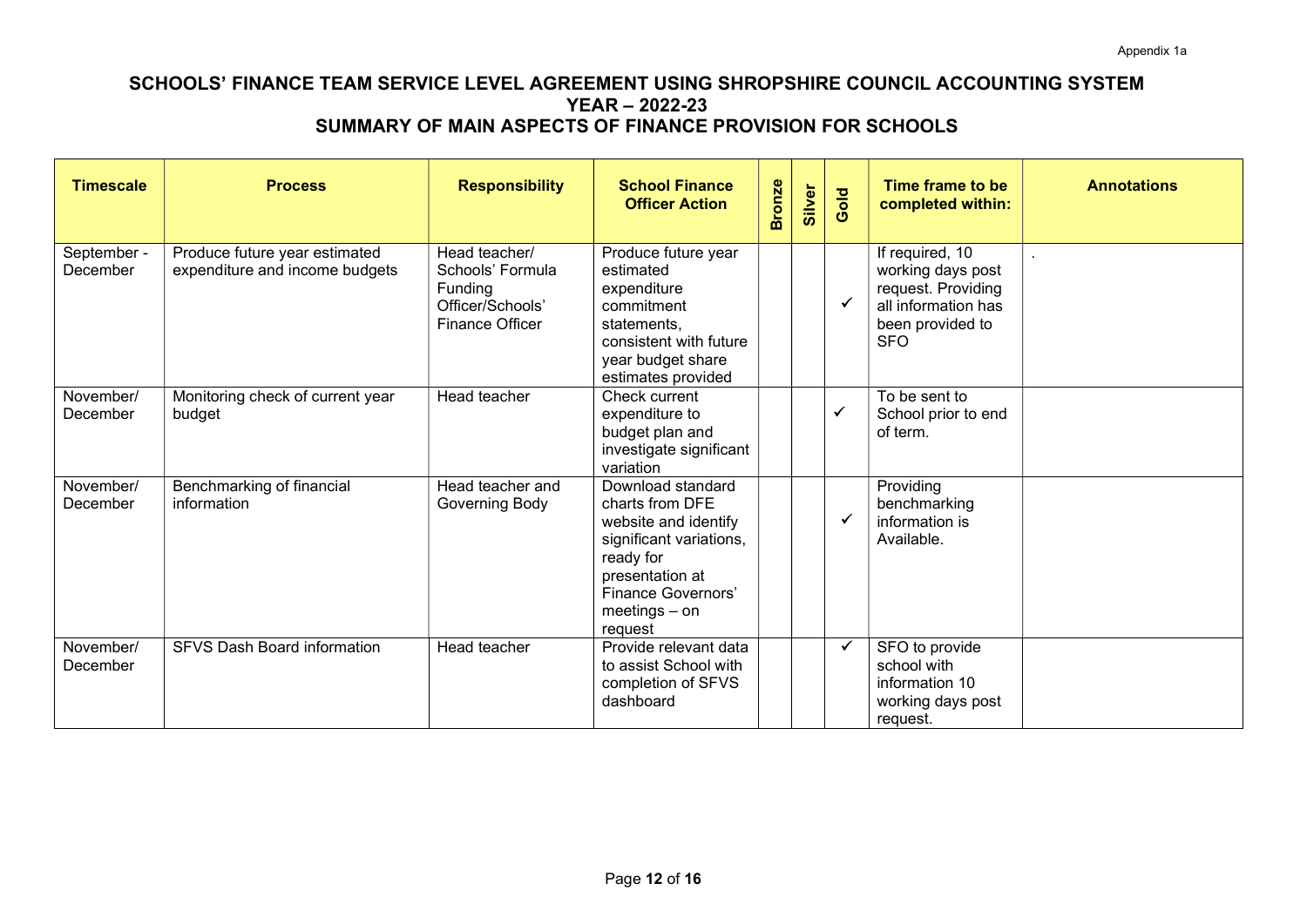**SPRING TERM** Level of Service

| <b>Timescale</b>     | <b>Process</b>                                                                        | <b>Responsibility</b>                        | <b>School Finance</b><br><b>Officer Action</b>                                                                                                                                                                                                             | <b>Bronze</b> | Silver       | Gold         | Time frame to be<br>completed within:        | <b>Annotations</b> |
|----------------------|---------------------------------------------------------------------------------------|----------------------------------------------|------------------------------------------------------------------------------------------------------------------------------------------------------------------------------------------------------------------------------------------------------------|---------------|--------------|--------------|----------------------------------------------|--------------------|
| January              | Arrange termly meeting between<br>Head teacher and Schools'<br>Finance Officer        | Head teacher/<br>Schools' Finance<br>Officer | Ensure suitable<br>meeting date<br>arranged                                                                                                                                                                                                                |               | $\checkmark$ | $\checkmark$ | SFO to contact<br>school to arrange<br>date. | Date:              |
| January              | Arrange termly Finance<br>Committee/second monitoring<br>meeting                      | Head teacher and<br><b>Finance Governors</b> | Ensure suitable<br>meeting date<br>arranged and attend<br>if required                                                                                                                                                                                      |               |              | ✔            | School to arrange<br>date with SFO           | Date:              |
| January/<br>February | Prepare salary forecasts for next<br>financial year (if not completed in<br>December) | Schools' Finance<br>Officer                  | Upload HR system<br>salary information<br>into latest Staffing<br>Budget Planner, for<br>discussion at<br>monitoring/budget<br>meetings, and ready<br>for input to<br>commitment<br>statements. Project<br>staffing forward<br>based on January<br>payroll |               | $\checkmark$ | $\checkmark$ | In time for termly<br>monitoring meeting.    |                    |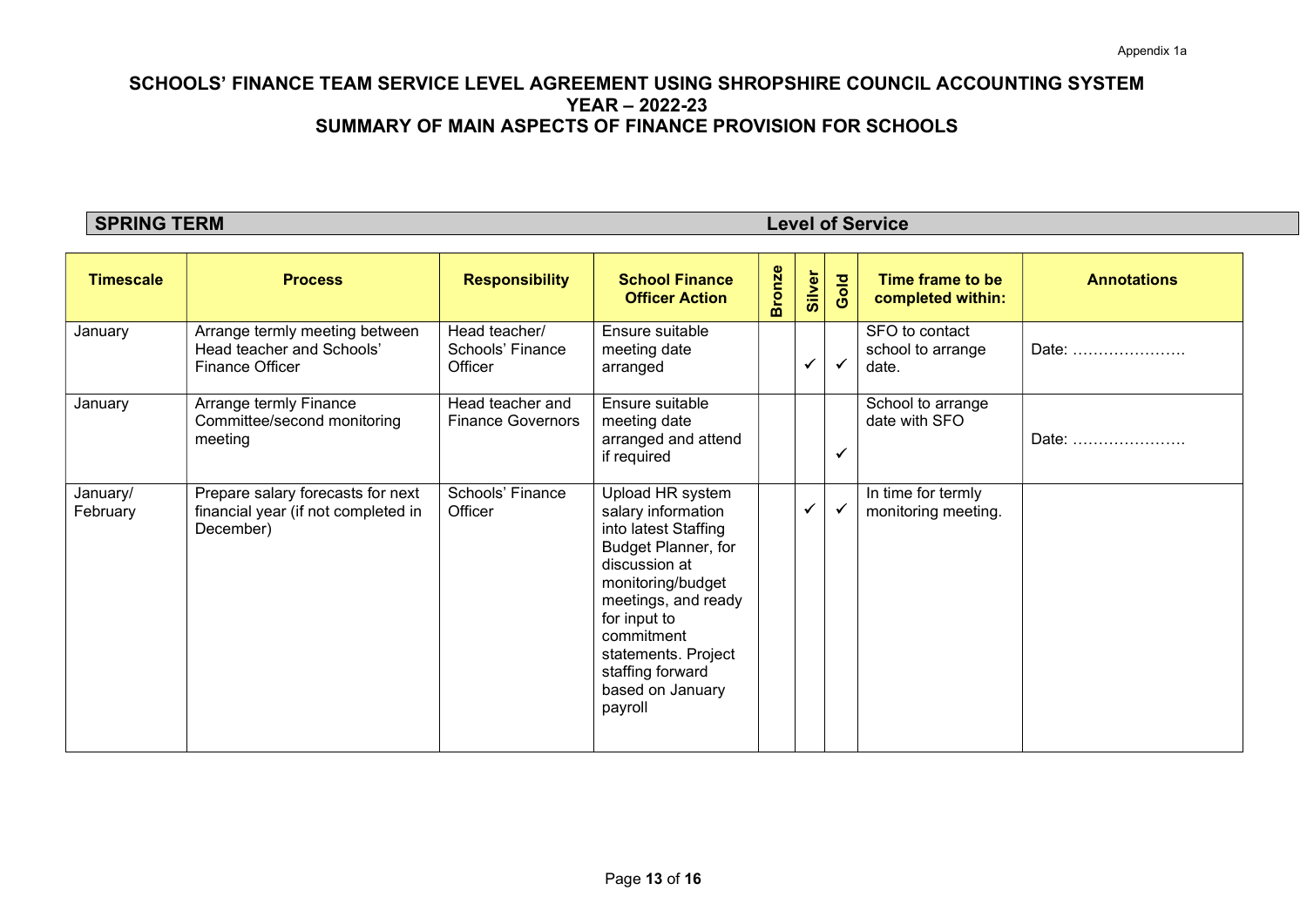| <b>Timescale</b>     | <b>Process</b>                                                                                                                                                                                                                                                              | <b>Responsibility</b>                                                      | <b>School Finance</b><br><b>Officer Action</b>                            | <b>Bronze</b> | Silver       | Gold         | Time frame to be<br>completed within:                                                       | <b>Annotations</b>                                                                                                                                                                                            |
|----------------------|-----------------------------------------------------------------------------------------------------------------------------------------------------------------------------------------------------------------------------------------------------------------------------|----------------------------------------------------------------------------|---------------------------------------------------------------------------|---------------|--------------|--------------|---------------------------------------------------------------------------------------------|---------------------------------------------------------------------------------------------------------------------------------------------------------------------------------------------------------------|
| January/<br>February | Monitoring process based on<br>actual year to date expenditure /<br>income, and on information<br>received by the school (via<br>telephone, e-mail and / or<br>meeting)                                                                                                     | Schools' Finance<br>Officer/<br>Bursar/<br>Administrator as<br>appropriate | Prepare financial and<br>monitoring<br>information for<br>meeting         |               |              | $\checkmark$ | To be sent to school<br>prior to meeting if<br>requested.                                   |                                                                                                                                                                                                               |
| January-March        | Advise Schools' Finance Officer<br>of the following, to assist with<br>budget setting and monitoring:<br>Staffing changes and number<br>of supply days required<br><b>Budget variations</b><br>$\bullet$<br>One-off changes<br>$\bullet$<br>Multi-year changes<br>$\bullet$ | School<br>(Head/Admin/<br>Bursar as<br>appropriate)                        | None                                                                      |               | $\checkmark$ | $\checkmark$ | During Monitoring<br>meeting                                                                | Note:<br>This relates to financial<br>information only. Human<br>Resources team separately<br>require the standard official<br>staffing forms, duly<br>authorised, to implement<br>employee contract changes. |
| January -<br>March   | Prepare an Indicative<br>Commitment Statement for the<br>next financial year based upon<br>information provided by the Head<br>teacher at meeting                                                                                                                           |                                                                            | Prepare a<br>Commitment<br>Statement and<br>update whenever<br>necessary. |               | ✓            |              | SFO to send 7<br>working days post<br>meeting providing all<br>information is<br>available. |                                                                                                                                                                                                               |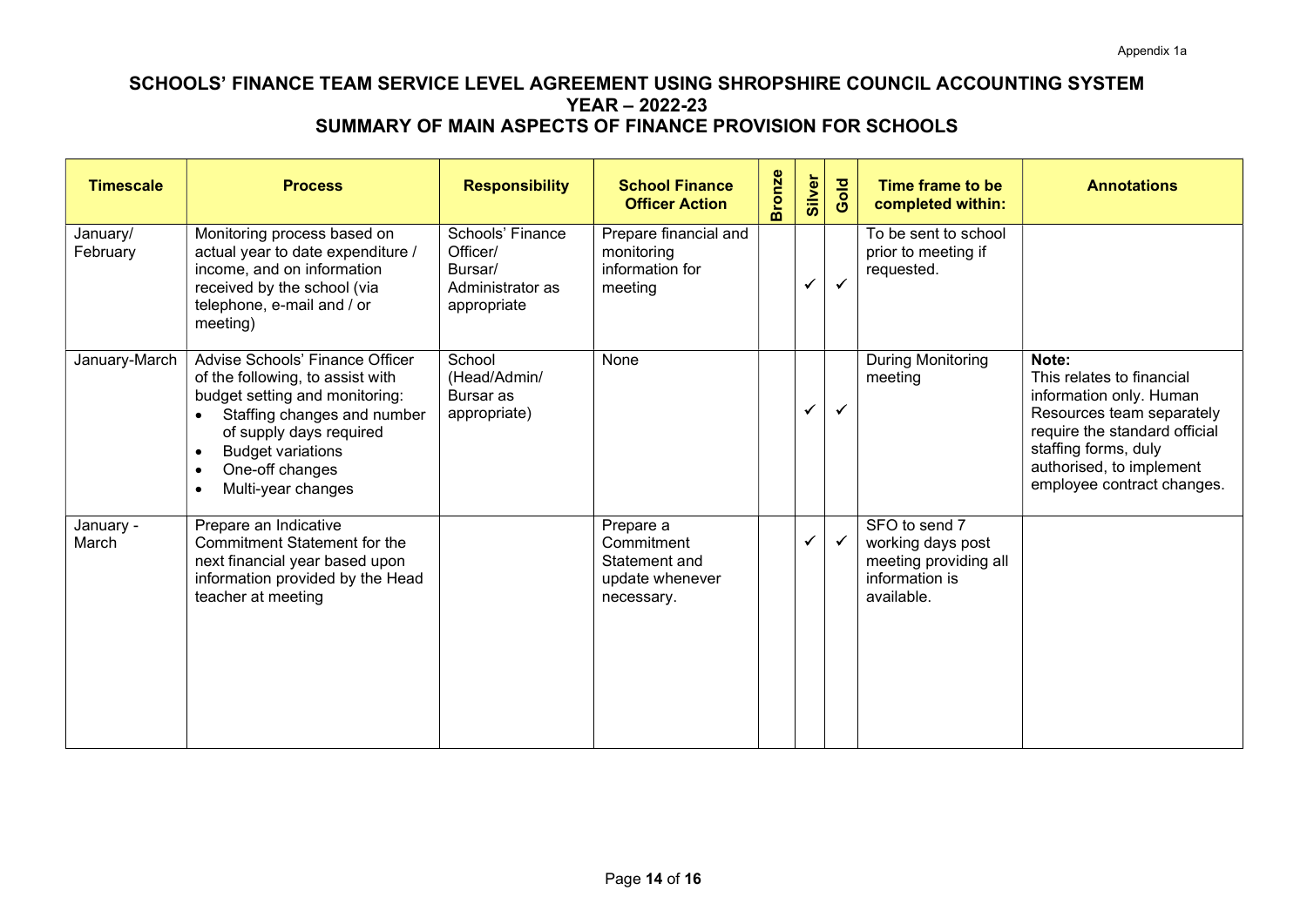| <b>Timescale</b>     | <b>Process</b>                                                                                                                                                                                                                               | <b>Responsibility</b>              | <b>School Finance</b><br><b>Officer Action</b>                                                                                                                       | <b>Bronze</b> | Silver                       | Gold                         | Time frame to be<br>completed within:                                                                                                         | <b>Annotations</b>                                                                                                                                                                                                            |
|----------------------|----------------------------------------------------------------------------------------------------------------------------------------------------------------------------------------------------------------------------------------------|------------------------------------|----------------------------------------------------------------------------------------------------------------------------------------------------------------------|---------------|------------------------------|------------------------------|-----------------------------------------------------------------------------------------------------------------------------------------------|-------------------------------------------------------------------------------------------------------------------------------------------------------------------------------------------------------------------------------|
| January $-$<br>March | Meeting between Head teacher<br>and appropriate financial support<br>to discuss: -<br><b>Current financial position</b><br>$\bullet$<br>Future implications<br><b>Budget variations</b><br>$\bullet$<br>New year budget setting<br>$\bullet$ | Head teacher                       | Attendance at a<br>meeting with the<br>Head teacher/ Bursar<br>lasting up to half a<br>day<br>Completion of<br><b>Budget variations as</b><br>agreed by the          |               | $\checkmark$<br>$\checkmark$ | $\checkmark$<br>$\checkmark$ | Email to be sent to<br>Head 7 working days<br>post meeting with<br>post meeting details<br>and highlighting any<br>follow ups<br>outstanding. | Budget variations should be<br>authorised by the appropriate<br>person or committee within<br>agreed limits<br>Only 1 statement will be<br>produced within the SLA.<br>Further statements can be<br>produced at an additional |
|                      |                                                                                                                                                                                                                                              |                                    | Head/Governors<br>Produce/ Update the<br><b>Monitoring Statement</b><br>as per the decisions<br>agreed at the above<br>meeting                                       |               | $\checkmark$                 | ✓                            |                                                                                                                                               | charge                                                                                                                                                                                                                        |
| Jan - March          | Finance committee meeting to<br>present financial information                                                                                                                                                                                | Head teacher and<br>Governing Body | Attendance at a<br><b>Finance Committee</b><br>meeting<br>Discuss multi-year<br>funding information<br>provided by the<br>Schools' Formula<br><b>Funding Officer</b> |               |                              | ✓<br>✓<br>✓                  | School to arrange<br>date with SFO                                                                                                            |                                                                                                                                                                                                                               |
|                      |                                                                                                                                                                                                                                              |                                    | Benchmarking<br>financial information<br>if not reported during<br>the autumn term on<br>request                                                                     |               |                              |                              |                                                                                                                                               |                                                                                                                                                                                                                               |